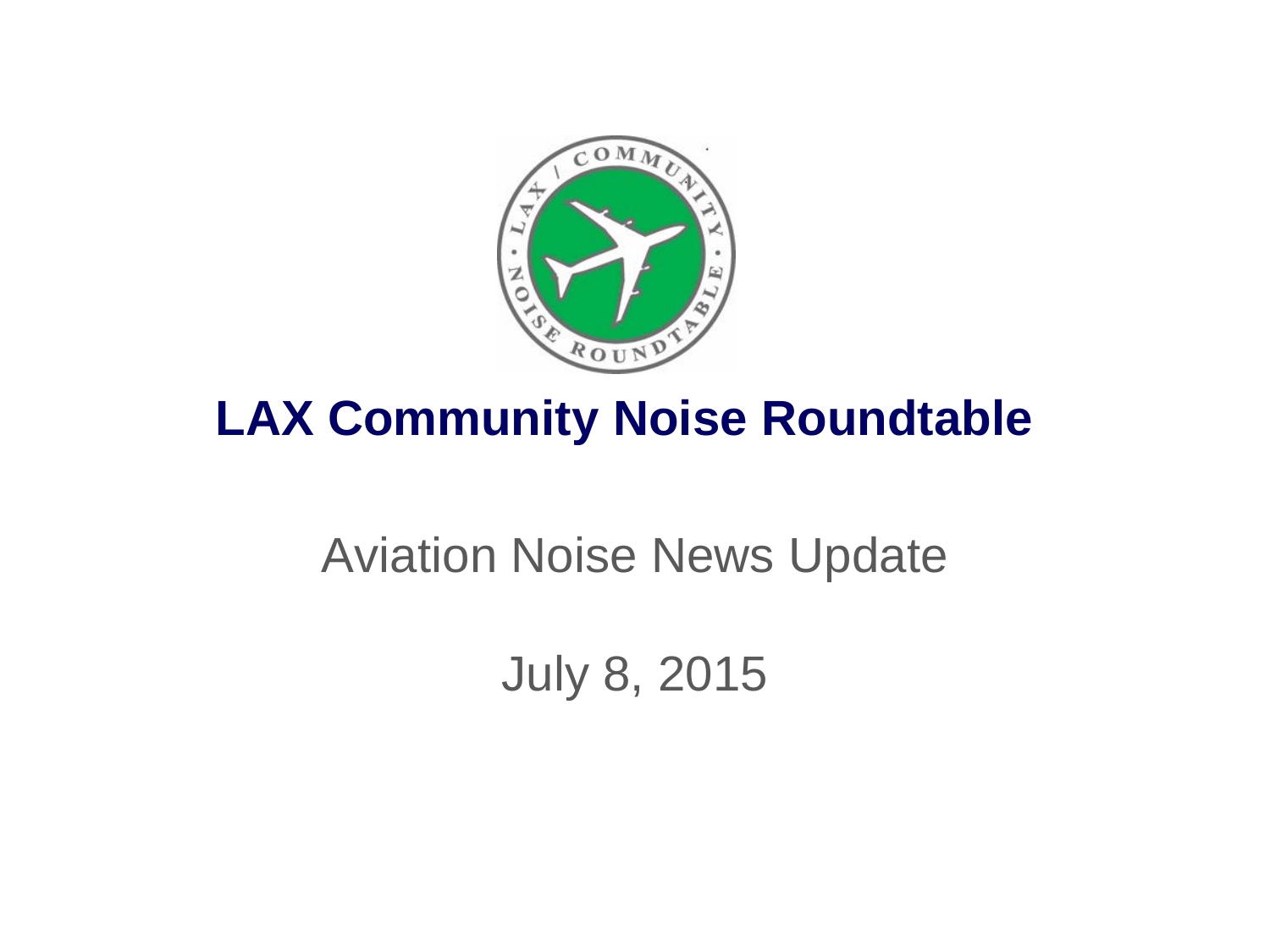## **FAA Reauthorization Bill Likely Pushed to September**



- **On July 1, 2015, House Republican leaders chose to delay the introduction and consideration of the Federal Aviation Administration (FAA) reauthorization bill until September at the earliest**
- **The provision of the bill that proposes to privatize FAA's air traffic control function has drawn substantial opposition from general aviation groups, the National Air Transport Association, the FAA employee's union, and Senate appropriators**
- **Given the September 30th reauthorization deadline, Congress may have to pass a stopgap funding bill to keep the FAA operating and Airport Improvement Program funds flowing until a long-term bill is passed**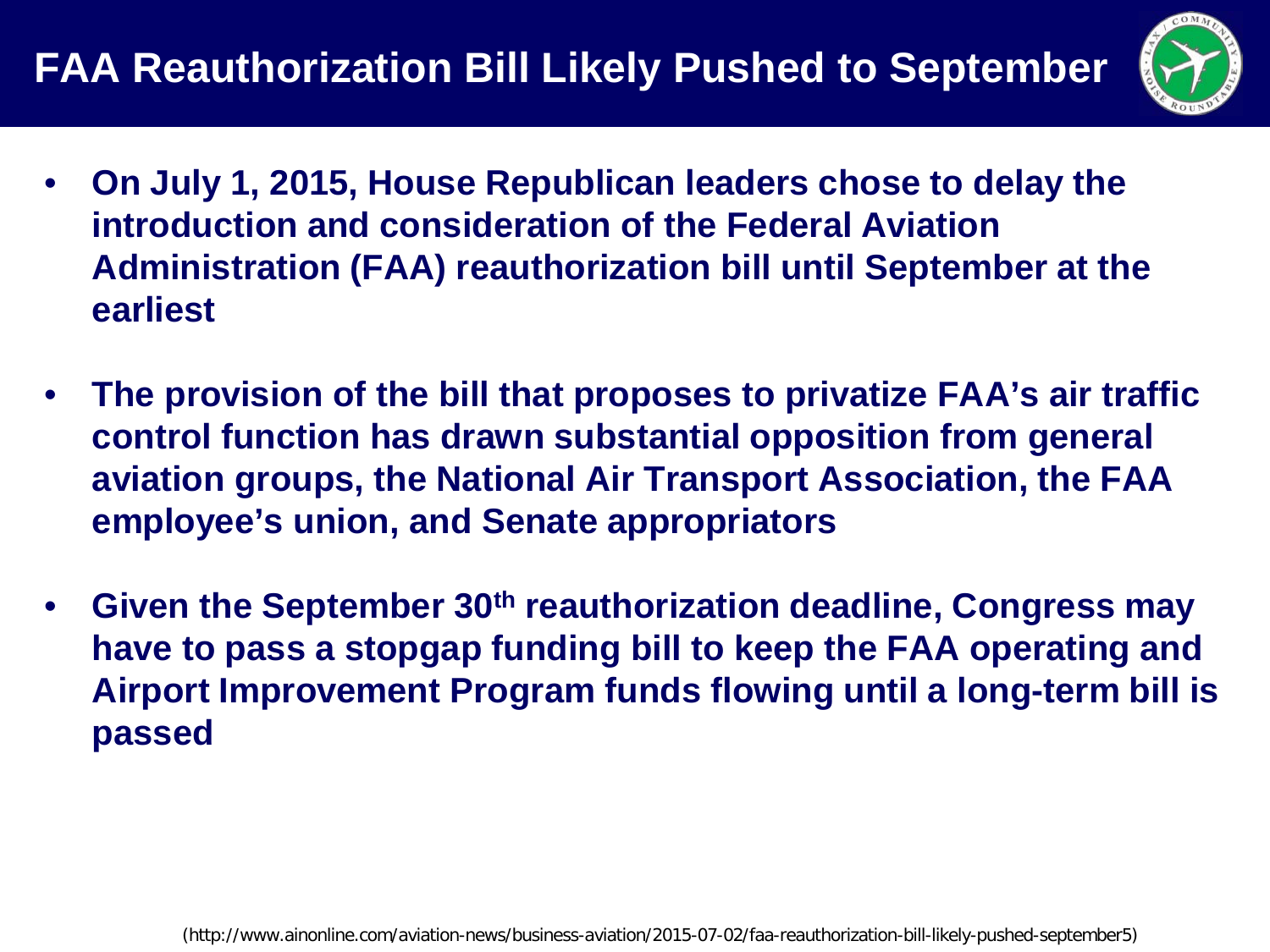

- **Boeing announced that, beginning in March 2016 ,it will cut production of the 747-800 from 1.3 aircraft per month to 1 per month**
- **Boeing has only 32 firm orders for the aircraft, which represents 2.5 years of production at the newly announced rate**
- **Boeing said, "We continue to believe in the long-term strength of the freighter market and the 747-8 is uniquely positioned to capture this demand. . ."**
- **"The market drives our production rate and we adjust accordingly to keep our business running smoothly," the company said.**



Photo Credit: Boeing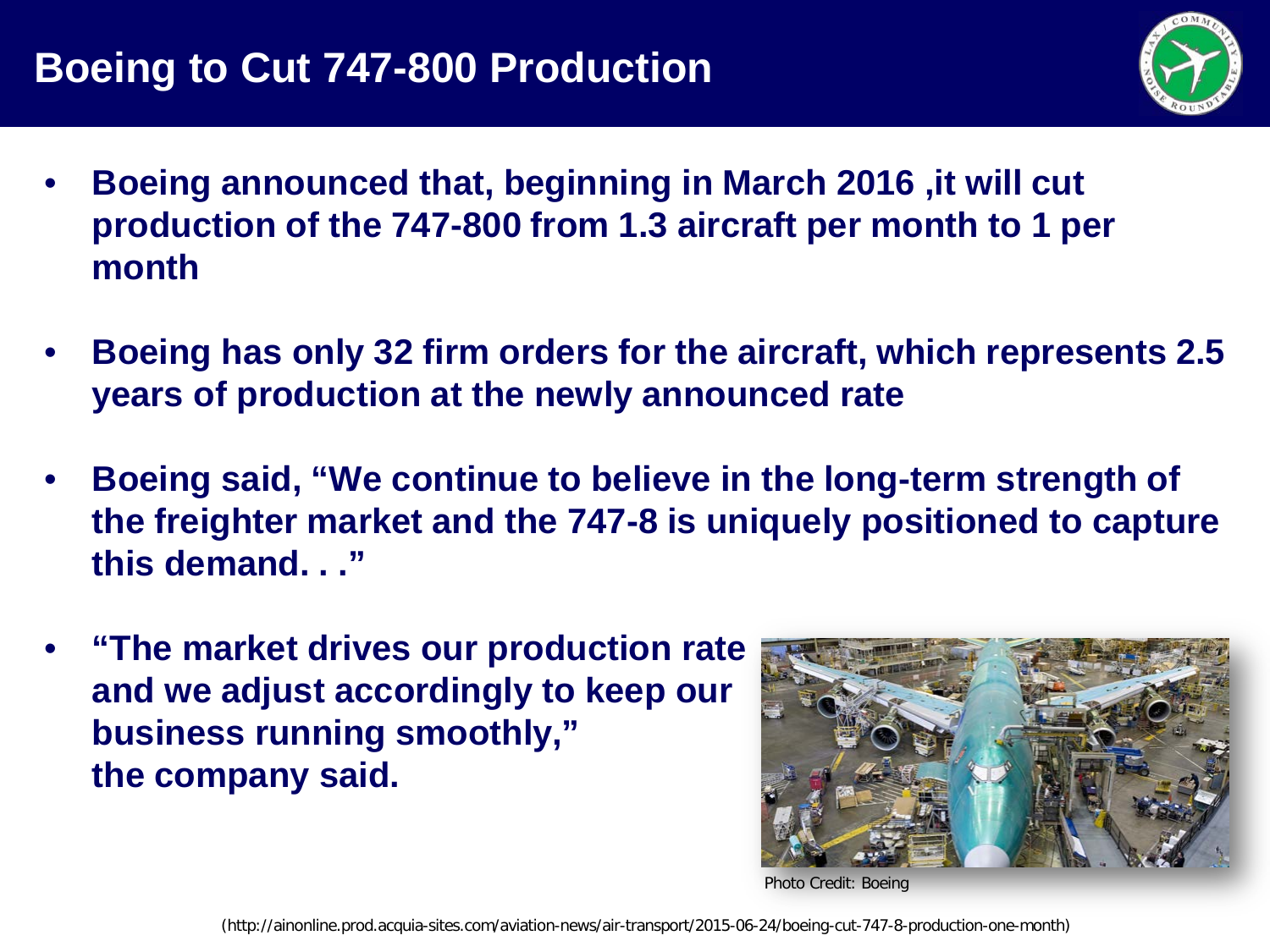## **Deborah Ale Flint Named LAWA Executive Director**



- **On June 23, 2015, the Los Angeles City Council unanimously confirmed Deborah Ale Flint as the new Executive Director of Los Angeles World Airports (LAWA)**
- **Until her appointment, Ms. Ale Flint had served as the Director of Aviation for the Port of Oakland since 2010**

**neighbors."**

• **Ms. Ale Flint said her vision for LAWA is "to make sure that we're the most innovative, that we have the best passenger experiences,**



**that we're protectors and creators of great environment around the airport, that we have a world-class airport, and that we're first-class**  Photo Credit: LA Mayor's Office

(http://www.scpr.org/news/2015/06/23/52632/ale-flint-confirmed-as-new-head-of-los-angeles-air/)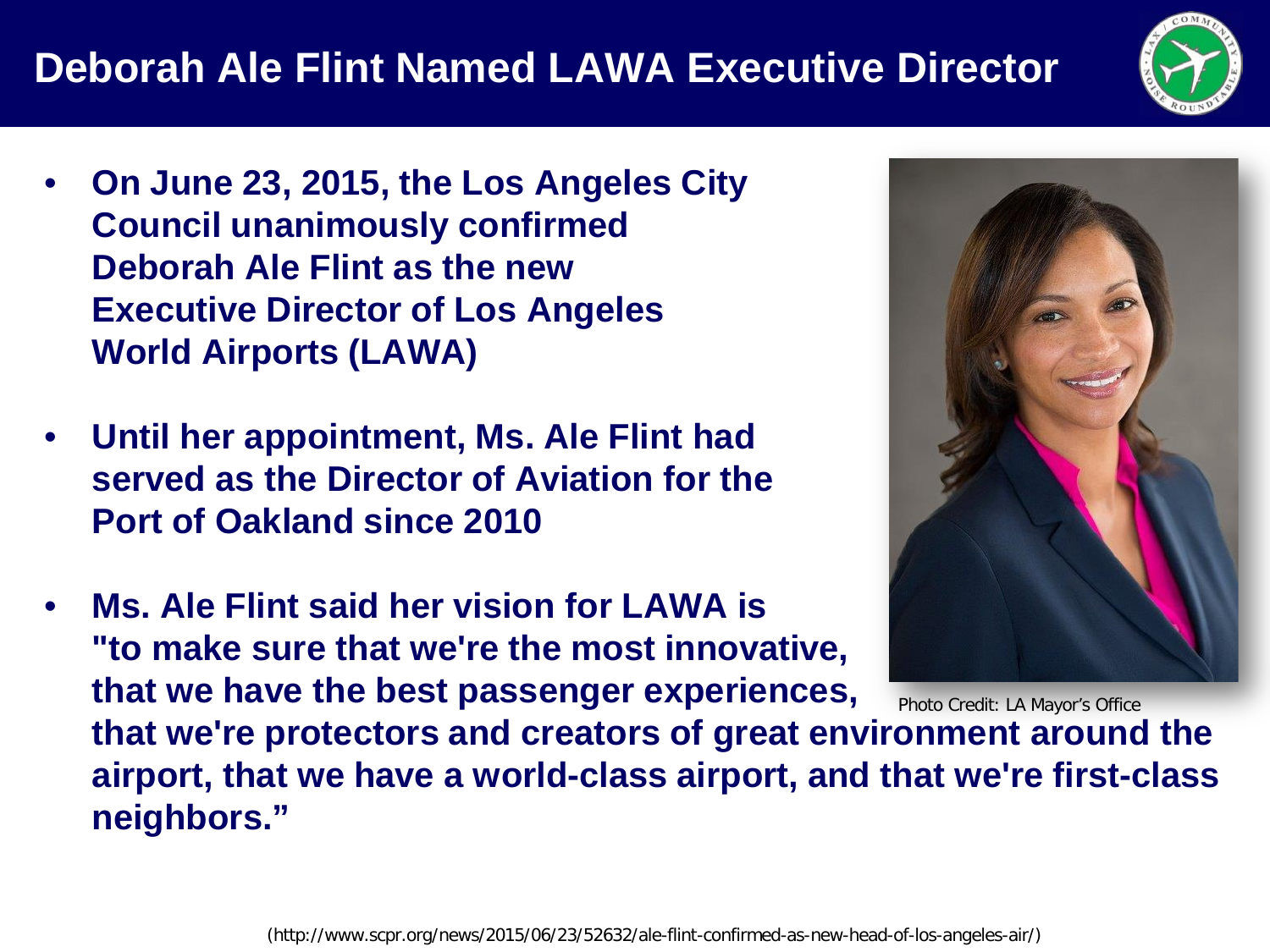

- **On June 9, 2015, an amendment to a House Appropriations bill that would have allowed enforcement of a mandatory nighttime curfew at Bob Hope Airport was defeated 157-266**
- **This was Representative Adam Schiff's (D-Burbank) second attempt to attach a curfew amendment to a funding bill; his first attempt came in 2011 when an amendment to an aviation funding bill was also defeated**
- **The Burbank Glendale Pasadena Airport Authority submitted a FAR Part 161 application to FAA for a curfew in 2009, but the restriction was disapproved**
- **Representative Schiff said, "We will keep fighting on behalf of the thousands of San Fernando Valley residents who have long sought relief from aviation-related noise, and continue to look for opportunities to press this issue."**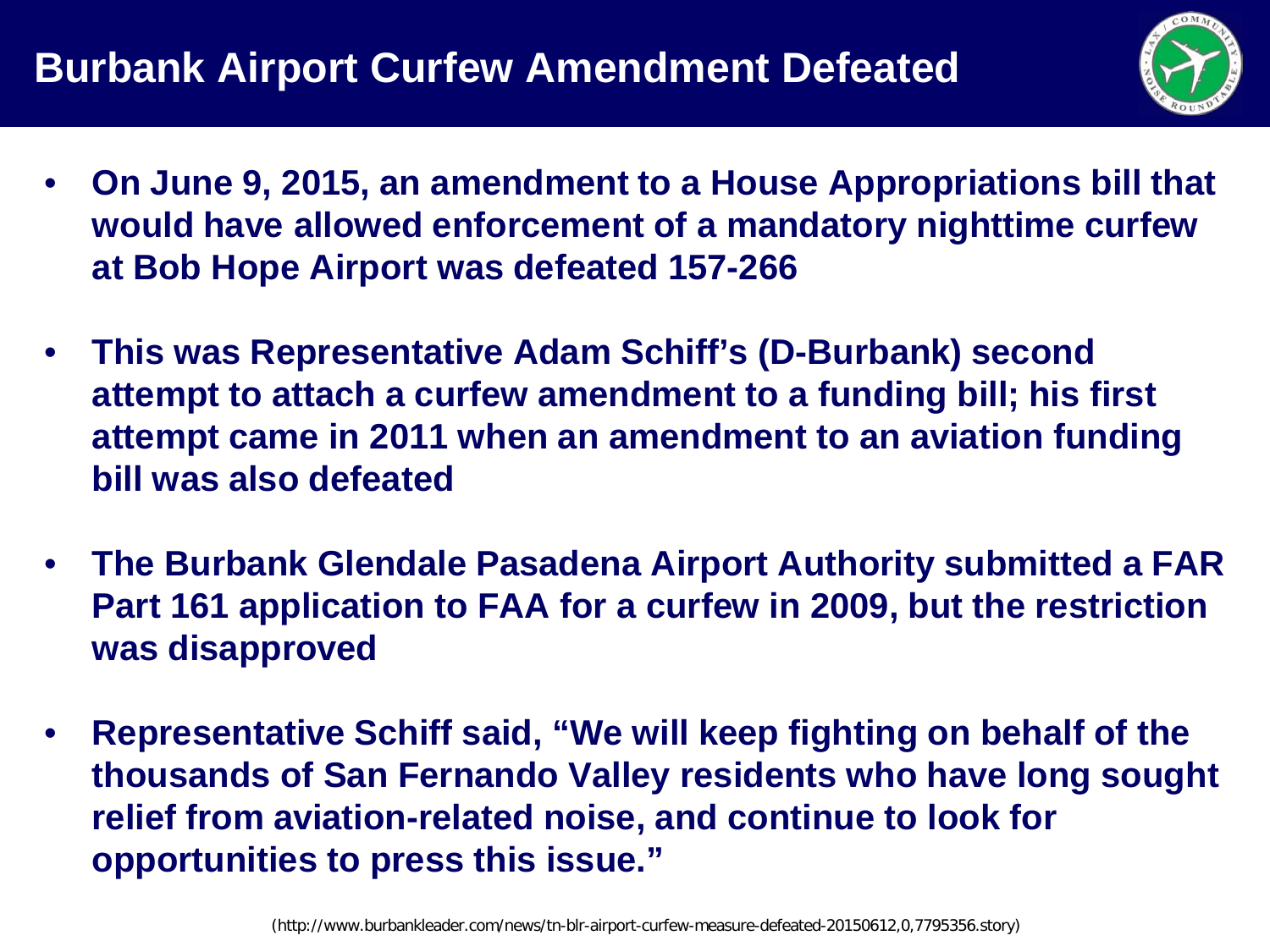

- **A recent Boeing report revealed that the Greener Skies initiative at Seattle-Tacoma International Airport (SEA) is producing greater fuel savings, shorter flight times, and better air emissions reductions than originally predicted**
- **Boeing said that Alaska Airlines will save nearly 90 gallons of fuel and reduce flight times by nine minutes with each landing at SEA, while utilizing noise-reducing flight corridors**
- **Alaska Airlines Vice President of Flight operations Gary Beck said, "This project is proof that when airlines partner with the FAA and air traffic controllers, airplane manufacturers and airports, great things can happen."**
- **Alaska's annual reduction in carbon dioxide is equivalent to the emissions produced from driving 4,800 roundtrips between Seattle and Miami**